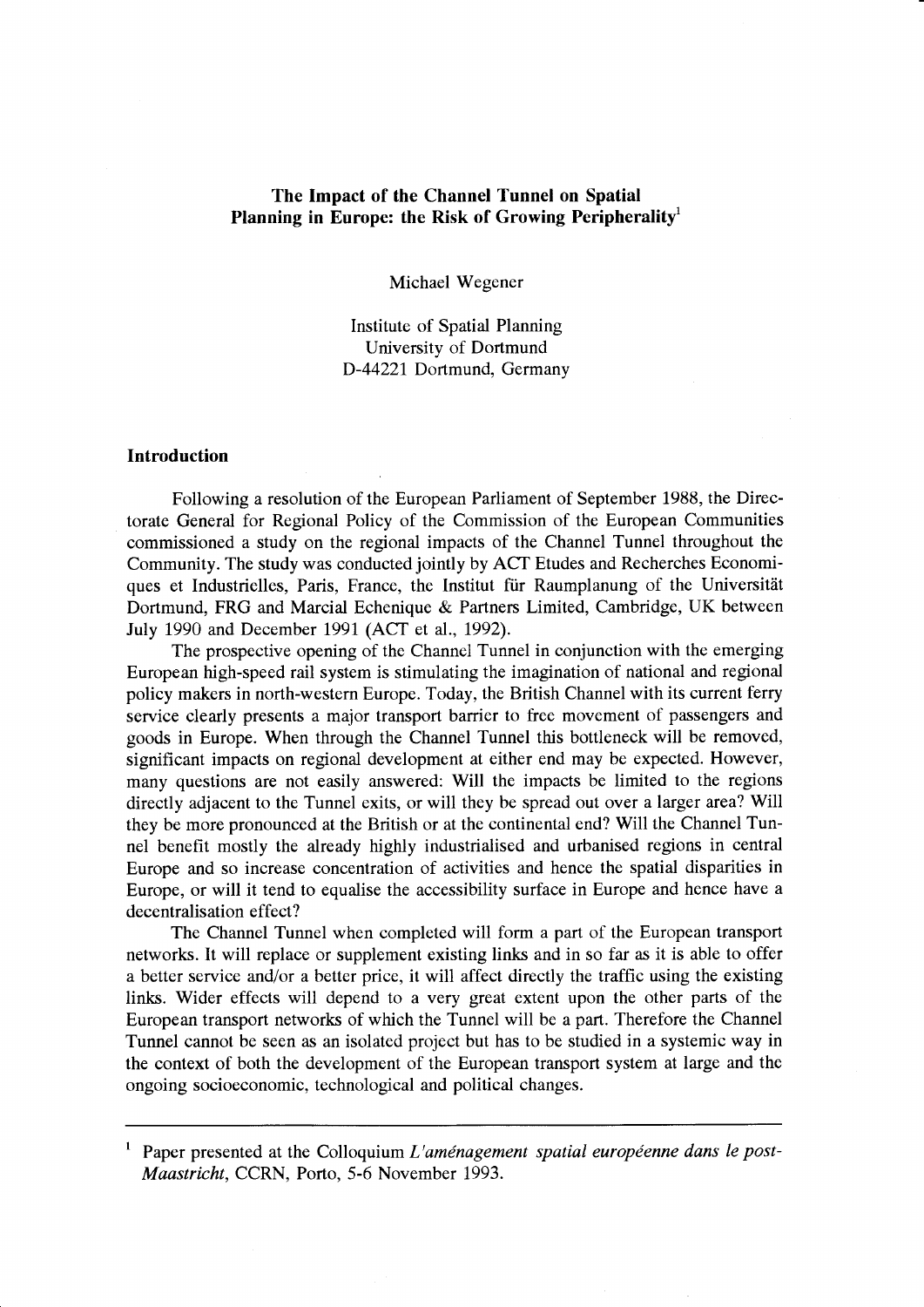## Research Method

To achieve the twotbld objective ot, on the one hand, obtaining a systemic overview of the impact of the Channel Tunnel on the system of regions in the Community and, on the other hand, taking an in-depth look at the opportunities and challenges the Tunnel brings for individual regions, the study is organised in two parallel but interrelated parts: the first includes *qualitative* regional analyses, the second applies a quantitative computer model.

### Regional Analyses

ln the first part of the research qualitative tactors are addressed. For this purpose, thirteen in-depth case studies were conducted for regions selected not as representative regions of the EC, but as regions with representative problems or characteristics with regards to the impacts of the Tunnel (see Figure 1): Kent in England, Nord-Pas-de-Calais and Bretagne in France, West-Vlaanderen and Hainaut in Belgium, Zeeland in the Netherlands, Köln and Bremen in Germany, Piemonte in Italy, Ireland, Scotland, Pais Vasco in Spain and Norte in Portugal.

Besides the 'hard' economic factors such as transport cost and transport time that are addressed in the modelling part, the impacts of the Tunnel may be atl'ected by other less tangible factors. These include attitudinal responses and subjective judgments which may intluence the way regions adjust to changing transport opportunities, but also constellations of economic, technological and political developments which interact in <sup>a</sup> complex manner and cannot be forecast with certainty. For each region questions such as the following were addressed:

- What will be the position of the region in the tuture European transport network? How will the Channel Tunnel, alone or in combination with various alternatives of new transport infiastructure such as the new high-speed rail network, new motorways or new levels of service of ferry and air transport, affect that position?
- How will tirms respond to the new transport opportunities? Will they consider changes in production or distribution? Where will they go? Will firms tiom other regions move in?
- What will be the impacts on the regional labour market? Will there be in- or outmigration?
- How will local and regional governments respond? What are their decision margins?
- What will be the impacts on intraregional transport and urban/rural form?
- Which policies of supra-regional governments would be desirable to ameliorate negative impacts or encourage positive benefits deriving from the Tunnel and associated infrastructure?

Each of the thirteen in-depth studies consisted of two stages:

- Basic indicators for each region were collected in a way designed to maximise the comparability of the data across the regions and with the data collected for the model analysis.
- In-depth interviews were conducted with policy makers and experts from the fields of political parties, local and regional governments or agencies, regional firms or industry associations, trade unions, newspapers, university researchers and national ministries or agencies.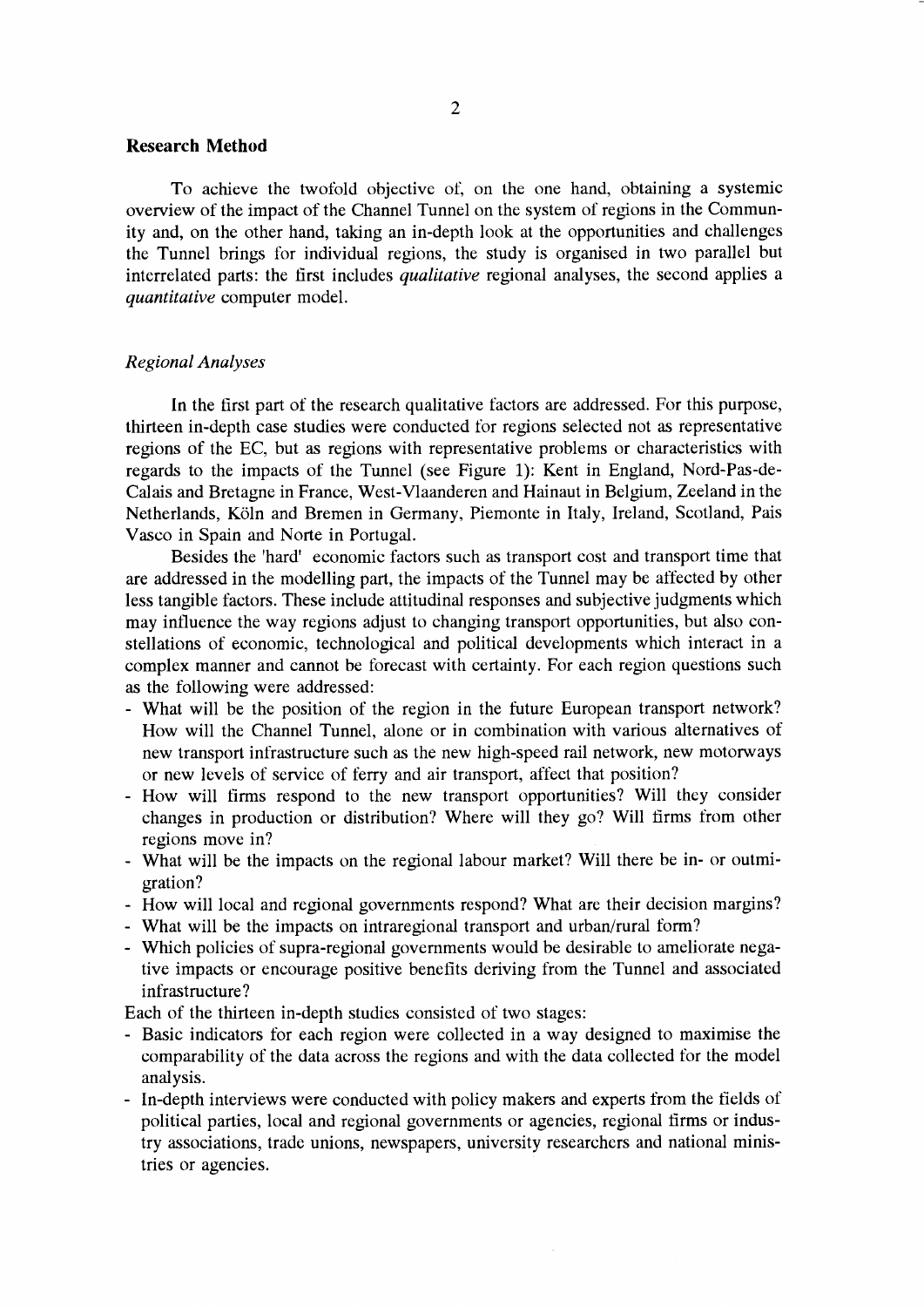

Figure 1. The thirteen case study regions.

For each of the thirteen case study regions regional monographs summarise the findings of these two parts of the qualitative approach. After completion of the regional analyses a comparative synthesis on all thirteen case study regions was compiled for the final report of the project.

### Model Analysis

The MEPLAN transport and regional economic model by Marcial Echenique  $\&$ Partners estimates the demand for transport, both passengers and freight based on a regional input-output model framework. The demand for transport and the pattern of regional economic development are, in turn, influenced by the costs and characteristics of the supply of transport. In the Channel Tunnel application the model provides results for the whole territory of the EC. The regions of the EC are aggregated into 33 zones for modelling purposes.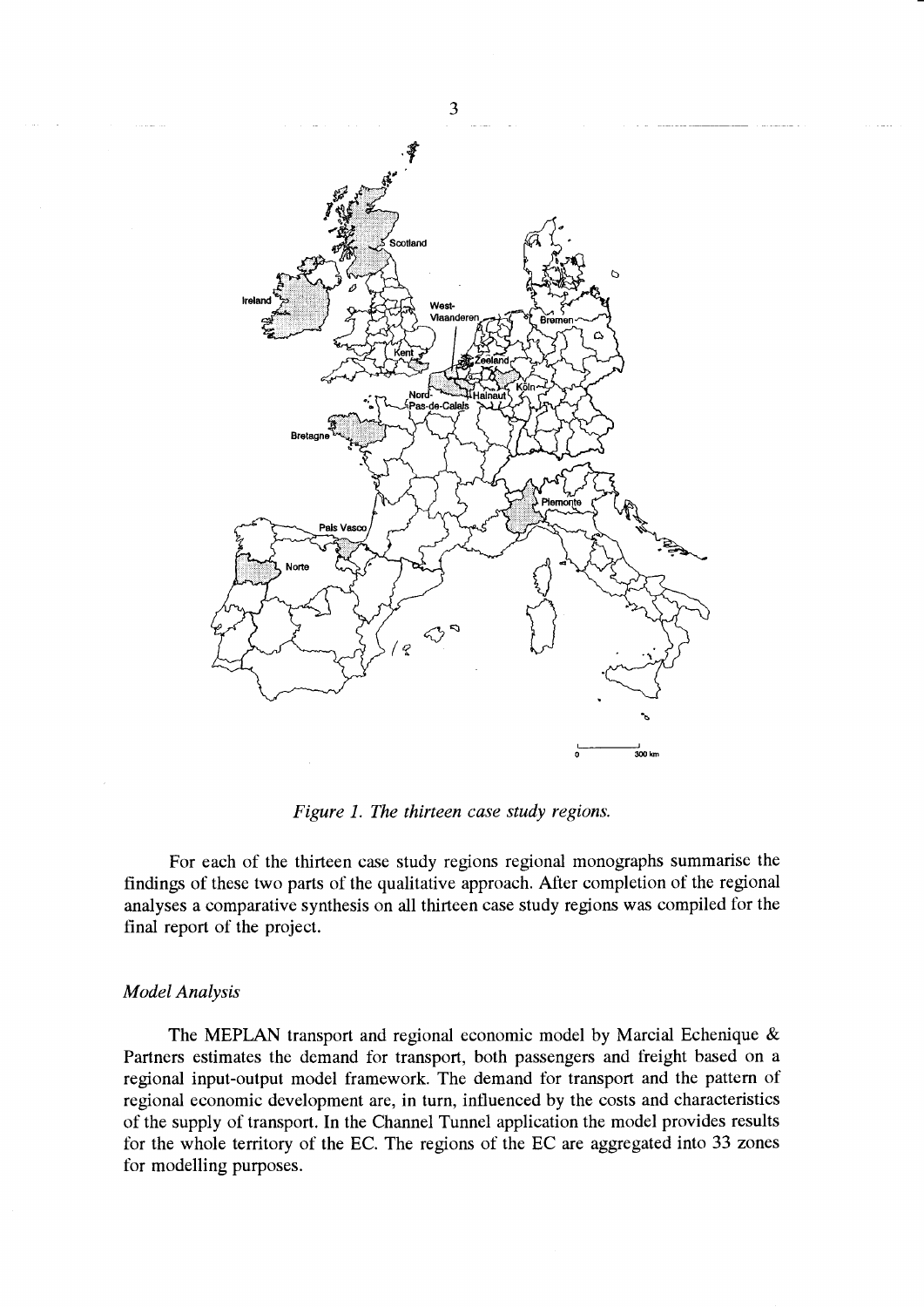Running the model, the transport infrastructure available for a specific year is the basis for the estimation by the transport module of the travel costs and times between every pair of zones. This produces a pattern of accessibility which is used in the regional economic model to determine the pattern of trade and of passenger movements between zones. These movements are then fed through the interface module and back into the transport module which estimates for each mode the tonnes of freight and the number of passengers travelling between each pair of zones. These tlows are then assigned to vehicles on the links of the transport networks.



Figure 2. Simulated network scenarios.

Starting with 1986 as the base year, for which the calibration of the parameters of the model was carried out, the model is run at five-year intervals until the year 2001 (see Figure 2). Different scenarios were used to represent the effects of the Tunnel either built or not, and to represent different levels of development of the rest of the road and rail networks. Scenario A represents the current network without the Tunnel. Scenarios B (without Tunnel) and 81 (with Tunnel) assume a limited network development with substantial motorway construction, but only a medium level of rail upgrading. Scenarios C (without Tunnel) and C1 (with Tunnel) assume an extended network with a substantial number of further new high-speed rail services.

### Synthesis of Model Analysis and Regional Analyses

The model analysis and the regional analyses are closely interrelated: The hypotheses generated for and in the regional analyses were a necessary input to the testing and calibration of the model; the data needed for the model and for the case studies were similar; the case studies provided the information on which new transport infrastructure, should be examined together with the Channel Tunnel in the model.

In the final phase of the project, the results of the two methodologies were brought together in a synthesis. It was examined where the impacts of the Tunnel on transport tlows and regional economic development predicted by the model were in line or in disagreement with the expectations expressed by the policy makers and experts in the regions. [f there was disagreement, it was discussed whether the model might have lacked essential information or whether the views held in the particular region might have been unrealistic.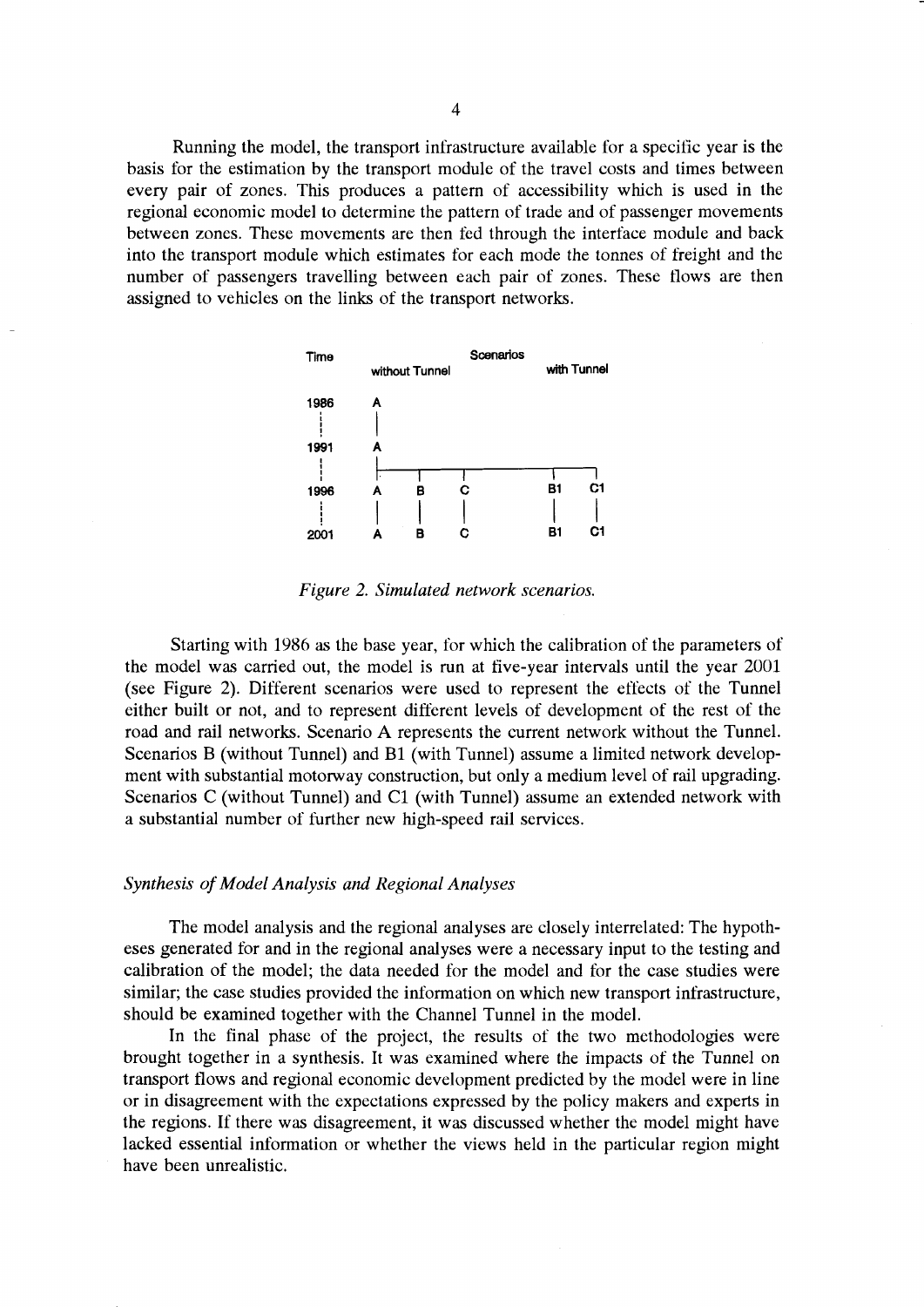## Results

This section presents the results of both the quantitative and the qualitative approach in condensed form. First the forecasts on cross-Channel transport flows will be examined, then the impacts on regional development.

### Impacts on Transport Flows in Europe

The effects of the Tunnel on European transport flows are the results of many complex, interacting intluences. The Tunnel cannot be seen as an isolated project without the emerging European high-speed rail network. Therefore the impacts are not confined to the regions close to the Tunnel, nor do they decrease in a simple way with distance from the Tunnel; rather a more complex picture of interaction of travel time, modal characteristics, regional characteristics and orientation to the Tunnel emerges. Figure 3 is an attempt to visualise these impacts.



Figure 3. Impacts of the Channel Tunnel on transport flows.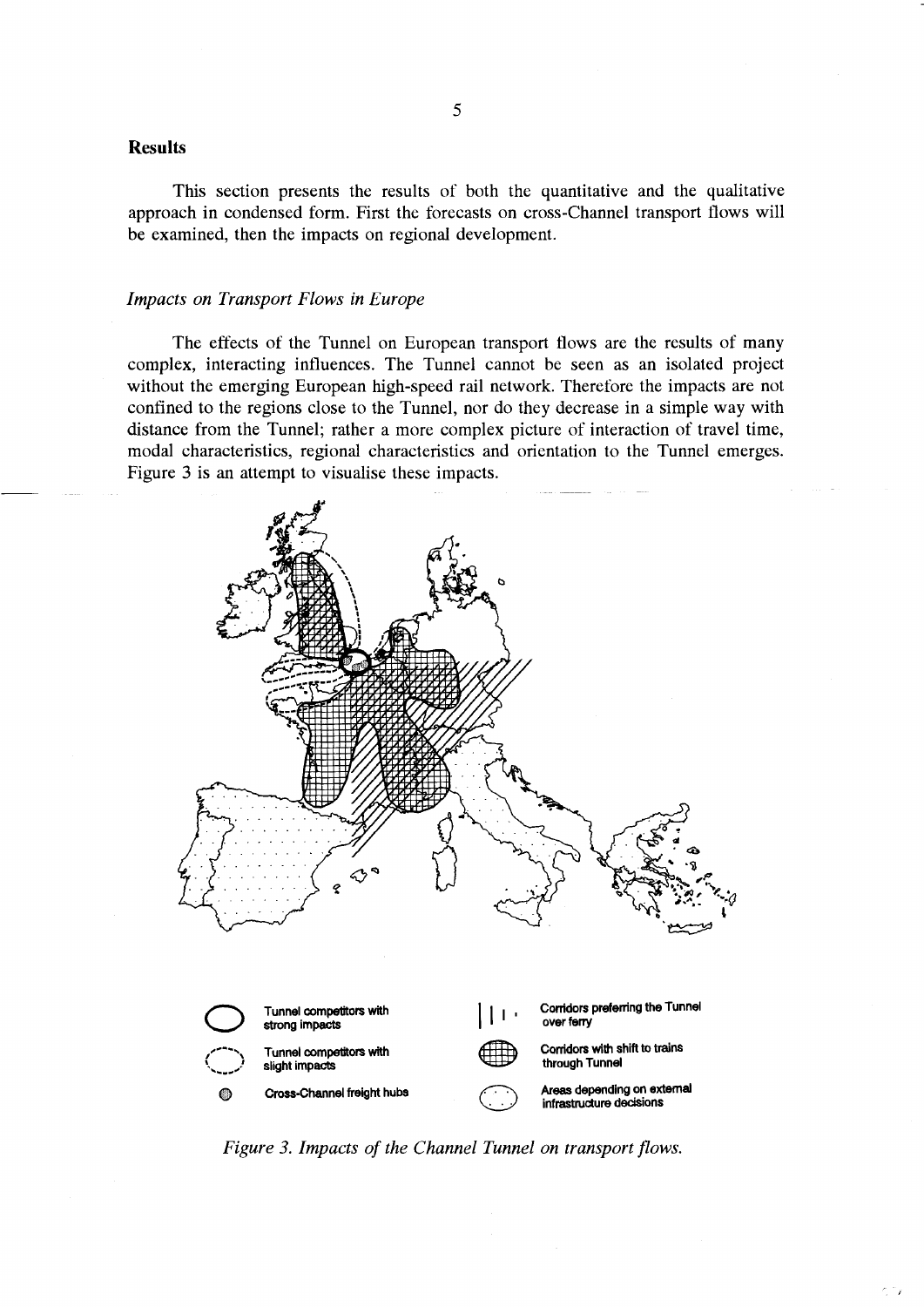Tunnel competitors with strong impacts: Ferries are in direct competition with the Channel Tunnel for cross-Channel transport. However, the impacts depend on geographical characteristics of the single routes. Therefore, regions with cross-Channel transport are not affected in the same manner. Only in its vicinity, the Tunnel will cause a major reduction of transport volume for short sea crossings. The Tunnel has its strongest impacts on ferry lines with both ports within the regions of Kent, Nord-Pasde-Calais and also, but to a lesser extent, West-Vlaanderen. In the tirst years atter the Tunnel starts operating, these ferry lines will lose passengers, in particular coach and foot passengers, and lorry traffic. This traffic will take advantage of the time savings provided by the Tunnel. However, because cross-Channel transport volume will grow significantly, there will be a secure future for these companies and ports if they survive in the first years of Tunnel operation. A less desirable side etfect of the Tunnel will be the large increases in road trattic in these regions.

Tunnel competitors with slight impacts: Most of the regions with cross-Channel transport are much less affected by the Tunnel. This is true for areas along the western Channel, mid and north England ports, parts of West-Vlaanderen and the Netherlands. Here, ferry lines will have slightly decreasing transport volumes if the second port is located in one of the above regions with strong Tunnel impacts. However, this initial decrease will soon be offset by the total growth in cross-Channel transport. For other ferry routes there will be only a slight reduction in growth *potential*, i.e. growth would be even more pronounced without the Tunnel.

Cross-Channel freight hubs: Three regions will serve, as today, as main treight hubs between mainland Europe and the UK: on the continent Nord-Pas-de-Calais for lorry traffic going through the Tunnel and West-Vlaanderen for unaccompanied RoRo traffic going to or coming from Thames estuary and mid England ports; in the UK Kent for both kinds of RoRo: Dover for lorry traffic going through the Tunnel and, with less importance, north Kent ports for unaccompanied RoRo traffic. The difference compared with today is the shift within Kent and Nord-Pas-de-Calais from the ports to the Tunnel for lorries. It depends primarily on the regional strategies whether these hub functions can be enlarged and used as a base for future economic growth.

Corridors preferring the Tunnel over ferry: There is a clear pattern of regions that prefer the Tunnel over the ferries for cross-Channel road transport. In general, these regions are the ones that today prefer short ferry crossings. They are located in a central corridor along the extended Tunnel axis on both sides of the Channel. With growing distance from the Tunnel other ferry options become more attractive.

Corridors with shift to trains through Tunnel: The future European high-speed rail network will significantly reduce cross-Channel travel times. Particularly along the highspeed rail lines in France, Belgium, the Netherlands and Germany, but also in Piemonte and parts of the UK, the Tunnel will induce a shift towards rail for cross-Channel passenger transport. There will also be a shift of some freight towards rail in these zones, but again this depends on the implementation of respective links and services.

Areas depending on external infrastructure decisions: The study has shown that the area of intluence of the Tunnel on transport tlows is limited. The European periphery is more or less excluded from the improved communication network in the European core. Scotland and Ireland, Spain, Portugal and Greece, but to a certain extent also Italy belong to this group. However, these areas are at the same time dependent on infrastructure decisions taken mostly outside their own nation if they are to be physically included in the ongoing integration of Europe.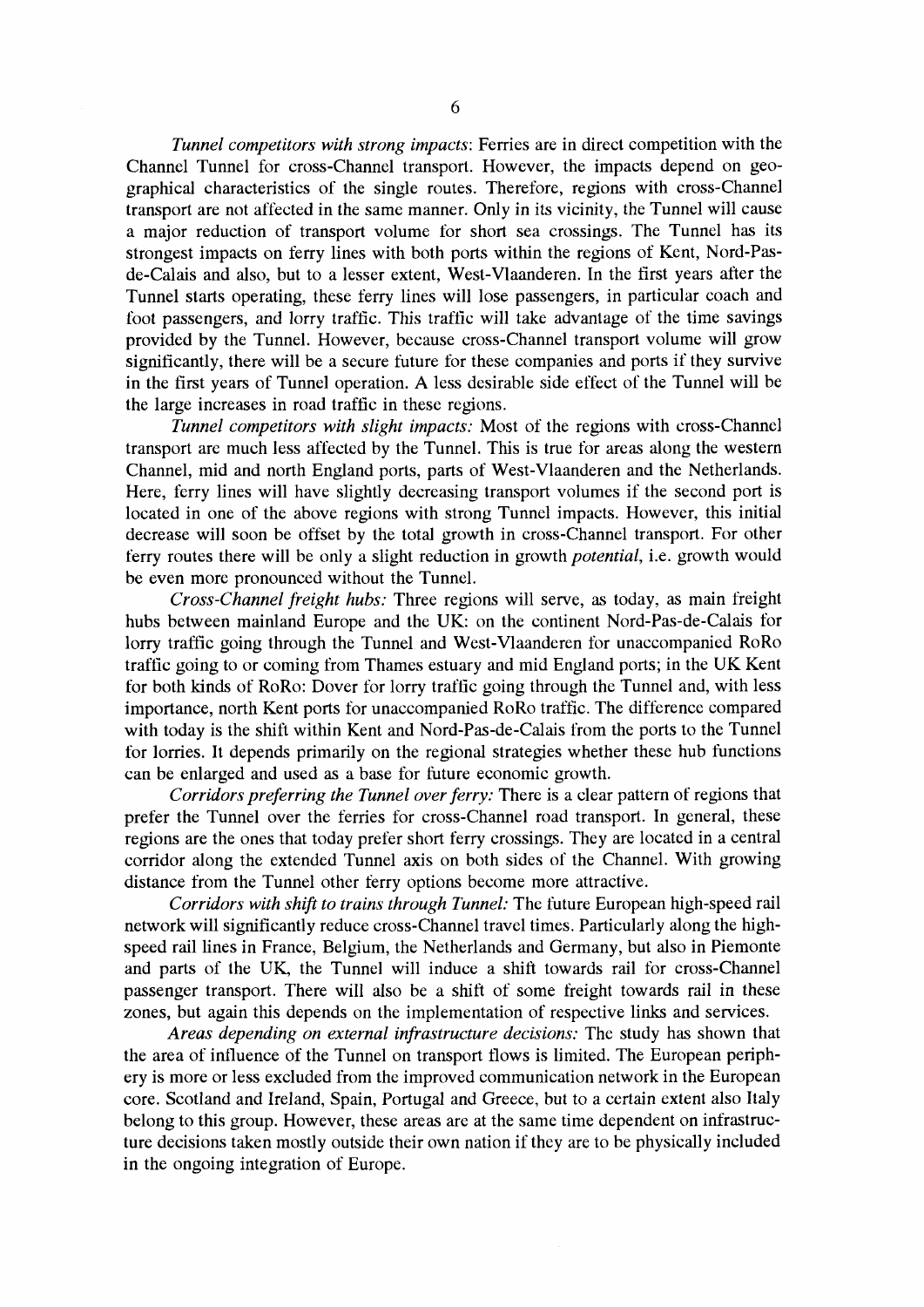Impact of the Channel Tunnel on Regional Development in Europe

Figure 4 shows the summarised impacts of the Channel Tunnel on regional developments for the thirteen case study regions:



Figure 4. Impact of the Channel Tunnel on the case study regions.

The model forecasts for regional economic development are expressed as change of total value added (the sum of payments on taxation, labour and profits of all goods and services produced in a region) in the year 2001. The diagram shows two differences between 2001 values: The difference between scenarios C and A (white) indicates the additional growth in the regions due to changes in transport infrastructure without taking account of the Channel Tunnel. The difference between scenarios C1 and C (shaded), however, shows the positive or negative impact of the Tunnel. If only the first kind of change is considered, Kent, Zeeland and Bretagne achieve the largest gains. As already indicated, this can be attributed to motorway construction in Zeeland and Bretagne and to high-speed rail investment in Kent. Negative impacts of transport investments, however small, are found in Köln, Bremen, Scotland, Ireland and Norte. The additional impacts of the Tunnel are largest in the regions closest to the Tunnel: Kent, Nord-Pas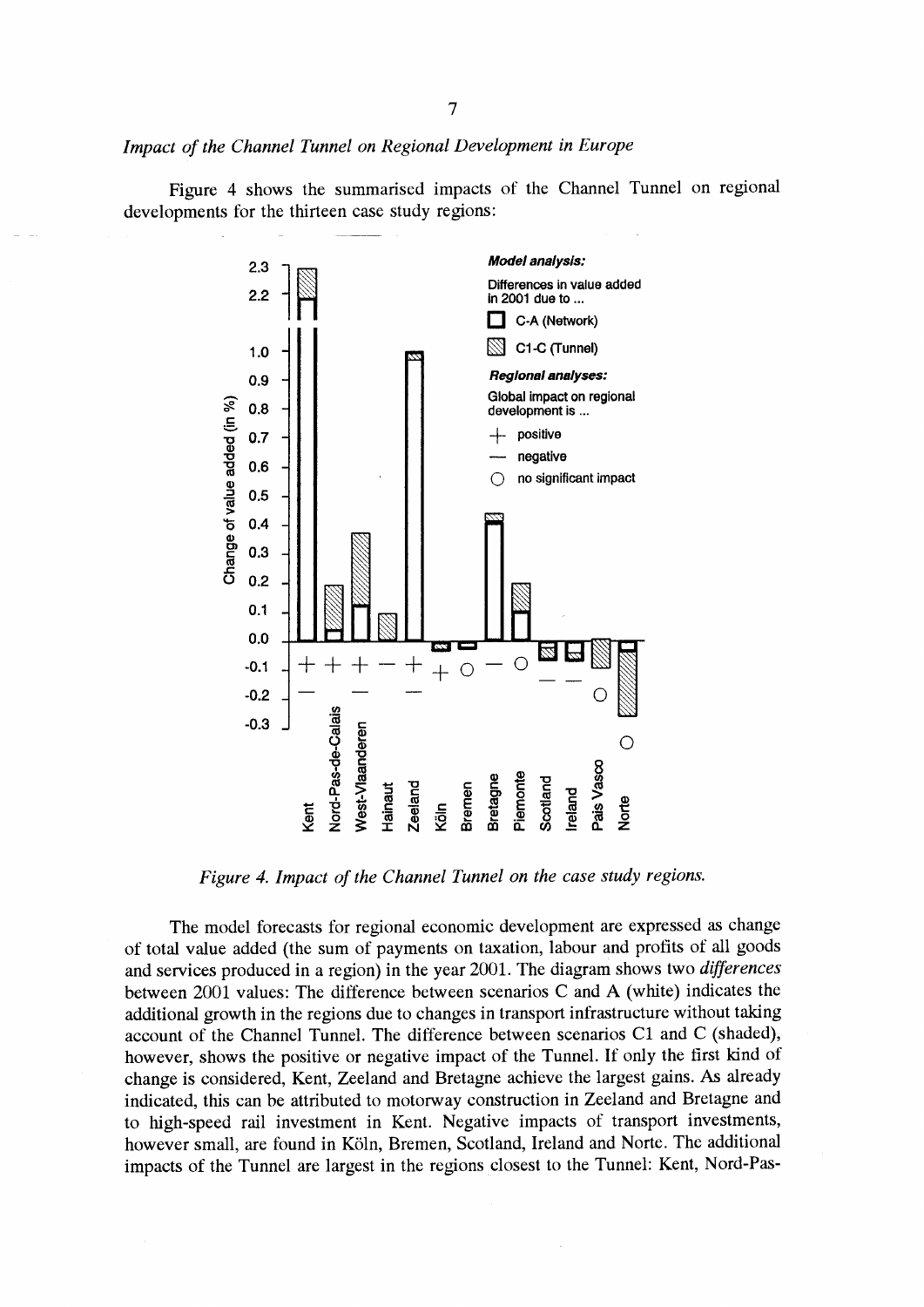de-Calais, West-Vlaanderen and Hainaut. Negative Tunnel effects are found in Köln, Scotland, Ireland, Pais Vasco and Norte. However, it should be noted that in no case the isolated Tunnel effect exceeded one third of a percent.

Figure 5 visualises these changes in terms of criteria such as economic state, strategic capacity and degree of centrality in Europe. The arrows indicate the direction of change in the position of the individual regions. Nord-Pas-de-Calais is the only region moving from one class of centrality and economic position to another taking advantage of its potential hub tunctions in north-west Europe. All other regions remain more or less inside their previous category; all, however, are affected by the Tunnel either with a tendency of moving or maintaining their position. The latter is true for Köln, Piemonte, West-Vlaanderen and Zeeland. Kent, Hainaut and Ireland and Scotland have the opportunity to improve their economic situation, but this depends mainly on their pursued strategies or on decisions and support from outside. All regions classified as situated 'along a pipe', Zeeland, West-Vlaanderen, Hainaut and Kent, will täce increasing transit traffic through their regions without gaining too many opportunities from it. Bremen, and even more so Pais Vasco and Norte, are drifting away.



Figure 5. Impact of the Channel Tunnel on prosperity and centrality.

It therefore appears that the transport network to be built in conjunction with the Channel Tunnel will to a certain degree modity positions of the regions with regard to core and periphery under a double effect of polarisation and diffusion: tightening up the core area on one side and spreading out positive impacts from a north-west/south-east central corridor.

Figure 6 is an attempt to show the main areas of relative growth and decline of value added induced by the Channel Tunnel and the related transport infrastructure for manutäcturing, services and tourism. It is important to note that in order to arrive at employment forecasts, these results have to be seen together with sectoral productivity gains, i.e. even a gain in value added can imply a decline in employment.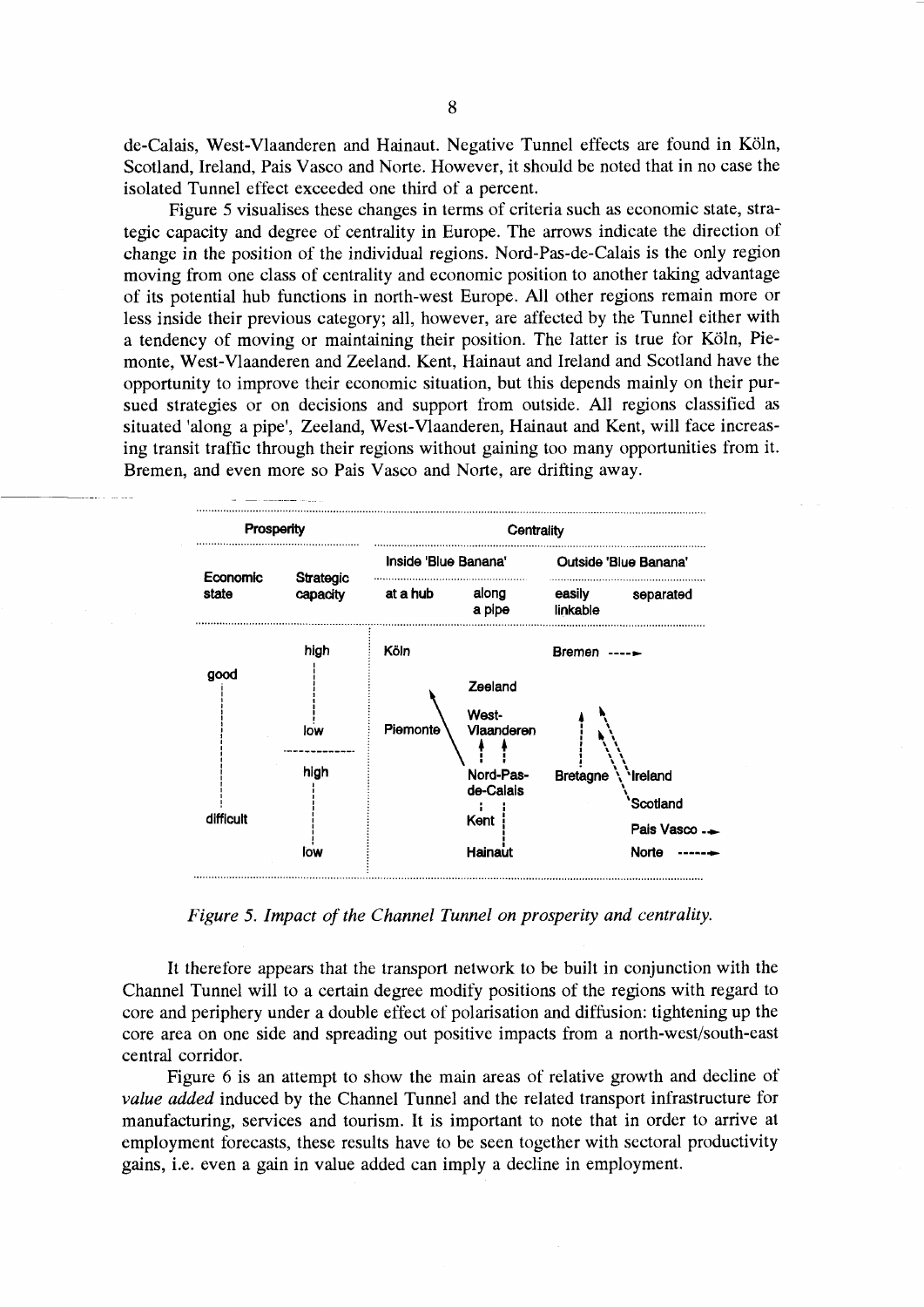

Figure 6. Impacts of the Channel Tunnel on economic development.

*Manufacturing:* The changes in industrial value added due only to the Tunnel will be relatively small ranging from  $-0.17$  percent in Portugal to  $+0.17$  percent for Ireland in 2001. The regions benefitting most are not only among the closest to the Tunnel but include a large portion of north-western and central Europe.

Services: New rail passenger services will favour service industries in metropolitan areas and 'hub regions'. Cities such as Köln or Lille are aware of the new opportunities offered by the Tunnel and the related infrastructure; they have designed very active policies to take advantage of this opportunity. As a result, the concentration trend in services will be reinforced.

Tourism: The Tunnel and the extended rail and road networks tend to redistribute tourist flows away from their traditional destinations. This is especially true for British tourists who are likely to shift somewhat from air travel to Mediterranean Europe in favour of road and rail travel to France, Germany and the Netherlands. Compared to other sectors, the impacts on tourism are more polarised, but gains are spread out to a greater number of regions.

9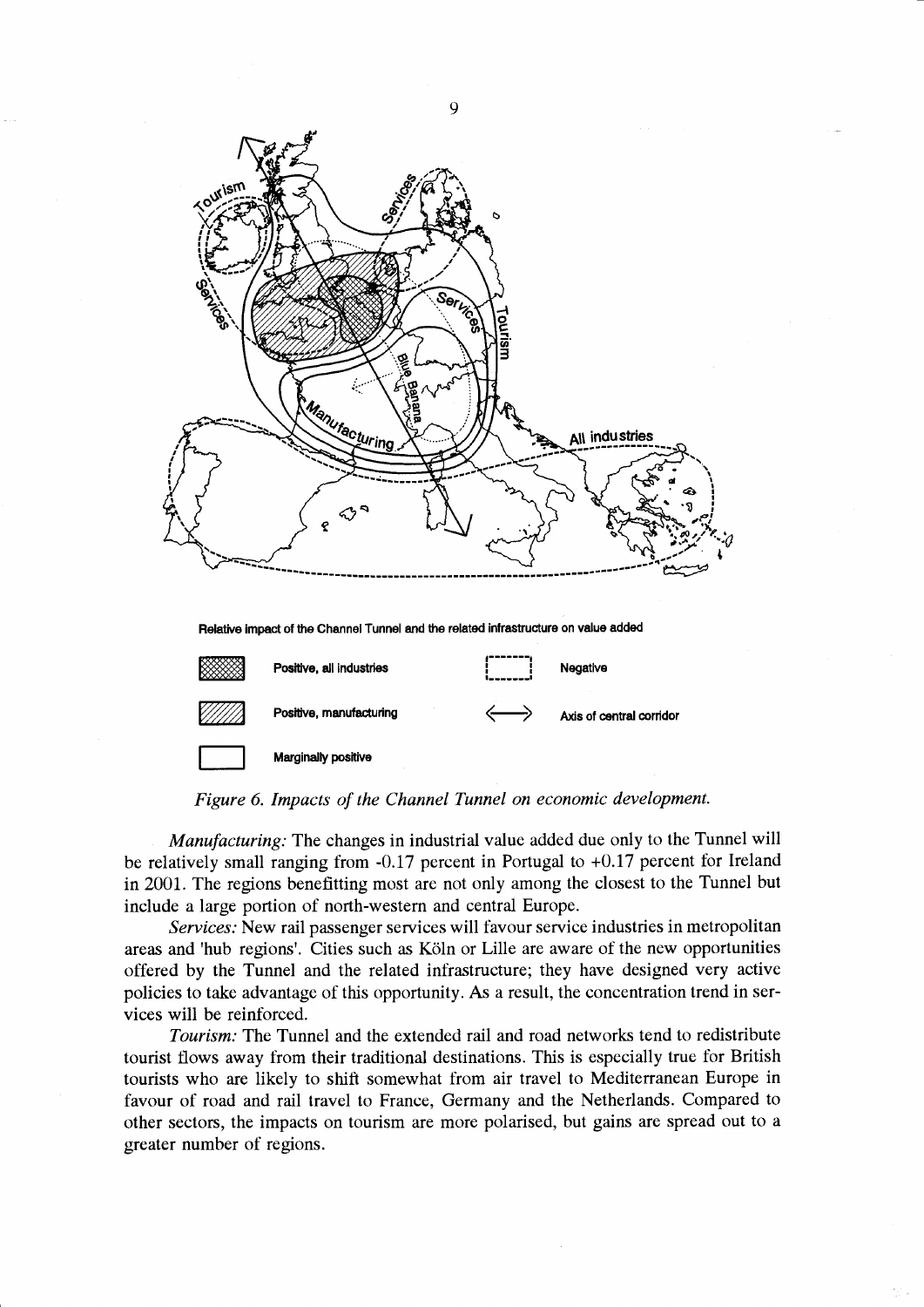It has been suggested above that the Tunnel and related infrastructure will have a twofold effect of polarisation and diffusion. These effects can now be extended to the whole Community territory by classifying the regions into groups with similar impacts:

Cross-Chunnel space: the most advantaged triangle: The greatest impacts will be concentrated in the London-Bruxelles-Paris triangle, with positive value-added increases for London, Kent, Nord-Pas-de-Calais, West-Vlaanderen and lle-de-France. Although Hainaut and parts of Normandie are included in a geographical sense, they do not fully participate in this growth.

The central corridor and its expansion: The Tunnel cannot be considered alone without taking into account its related infrastructure which is primarily a high-speed rail and motorway network. In particular, the French TGV is responsible for an expansion of the so-called 'Blue Banana' towards Paris and Lyon and for a diffusion of the positive impacts of the Tunnel across France, except Normandie and peripheral Bretagne. The future extension of the European high-speed rail network will benefit Belgium, mid and south Germany and northern Italy.

Grey service zones at the Tunnel exits: The polarisation effect tends to deprive regions next to regions with positive impacts on both sides of the Tunnel exits. In this sense, the Tunnel and the related infrastructure create economic grey zones, in particular for service industries. Normandie appears to be one of the regions located in the geographic core of Europe without really belonging to its economic core. In this way the Tunnel creates interstitial spaces on both sides of the area along the continental sea shore. A tentative explanation is that the Tunnel tends to exert a centripetal effect at its two exits, concentrating all positive impacts in a restricted zone and that these impacts are diffused on each side of the main axis beyond a certain distance from the Tunnel.

Increasing relative peripherality: The likely impact of the Channel Tunnel is to tighten up the core, while the polarisation effect induces negative trends even in regions close to the Tunnel such as northern Italy, northern Germany, Denmark, Pais Vasco and parts of the rest of Spain. In this sense, the periphery starts in direct proximity to the central corridor. The southern peripheral regions will suffer in all economic sectors from not being connected to the European core.

### Conclusions for Norte

The study has shown that, at least in the highly urbanised centre of Europe, the removal of a bottleneck like the Channel Tunnel does not necessarily induce economic gains in all adjacent regions. Much more important for regional economic development than the reduction of transport costs are two other täctors: to be well integrated in the European high-speed transport networks and an active *political response* of the regions to take advantage from opportunities like the Channel Tunnel.

Moreover, the changes in regional development induced by the Tunnel are small compared with the expected general growth in the regions. In particular the negative impacts are very small. Therefore no general programme of the Commission to compensate for negative economic impacts of the Channel Tunnel seems to be necessary. However, the Tunnel may have specific negative impacts for some individual regions, and these may require Community action.